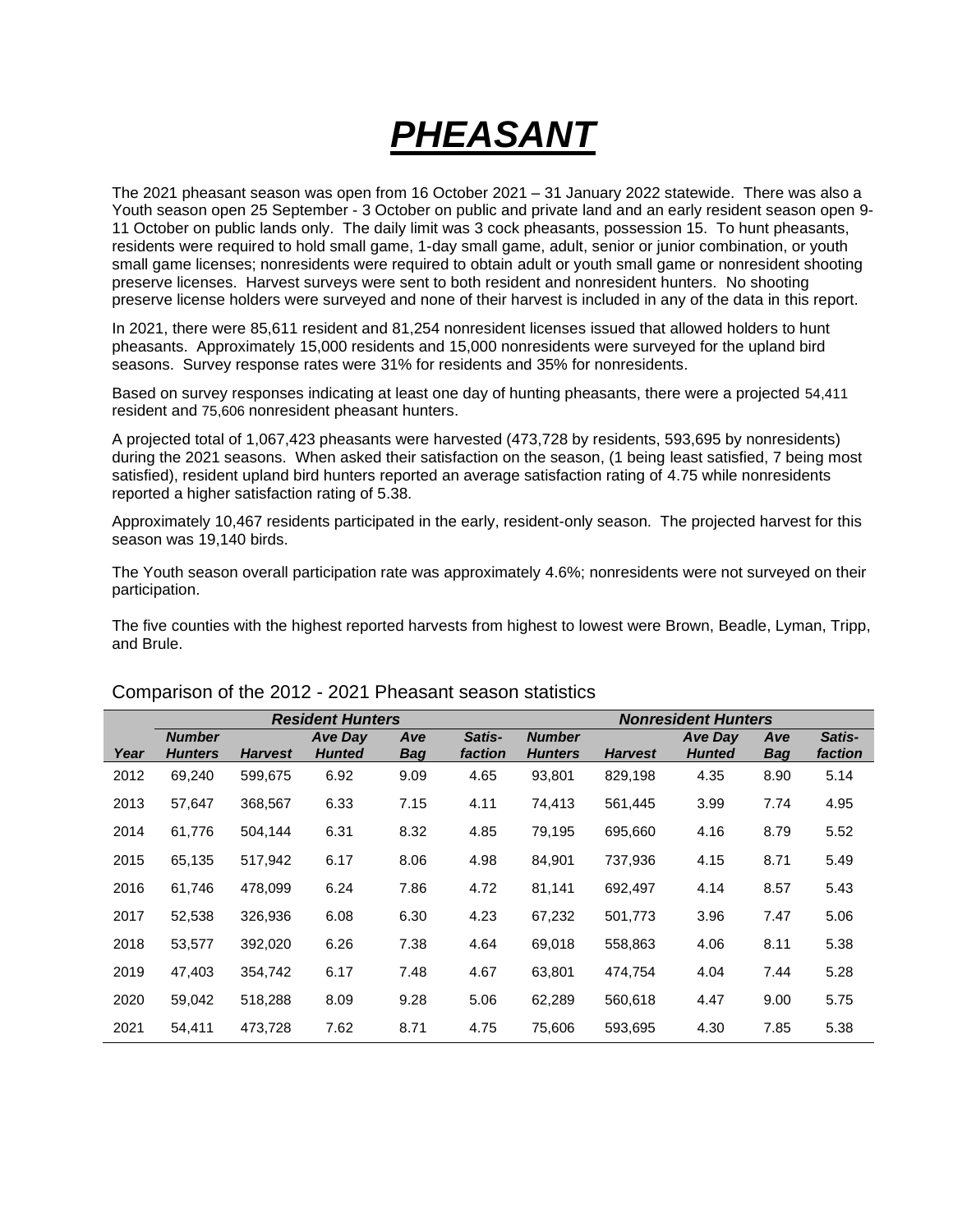|               |                                                |                                                          | <b>RESIDENT TOTALS BY LICENSE TYPE</b>    |                                           |                                                   |                                                                                                                                                                      | NONRESIDENT TOTALS                                       |                  |
|---------------|------------------------------------------------|----------------------------------------------------------|-------------------------------------------|-------------------------------------------|---------------------------------------------------|----------------------------------------------------------------------------------------------------------------------------------------------------------------------|----------------------------------------------------------|------------------|
|               | Junior                                         | <b>Senior</b>                                            | <b>Small</b>                              | Youth                                     | <b>Sum</b>                                        | <b>Nonres</b>                                                                                                                                                        | <b>Youth Sm</b>                                          | <b>Sum</b>       |
| <b>Combo</b>  | <b>Combo</b>                                   | <b>Combo</b>                                             | Game                                      | <b>SmGm</b>                               | <b>Estimates</b>                                  | <b>Sm Game</b>                                                                                                                                                       | Game                                                     | <b>Estimates</b> |
| 49,014        | 5,649                                          | 11,392                                                   | 14,762                                    | 4,794                                     | 85,611                                            | 78,008                                                                                                                                                               | 3,246                                                    | 81,254           |
| 30,547        | 3,034                                          | 6,234                                                    | 12,014                                    | 3,559                                     | 55,388                                            | 73,410                                                                                                                                                               | 3,055                                                    | 76,466           |
| 8,934         | 833                                            | 1,976                                                    | 2,423                                     | 833                                       | 14,999                                            | 14,452                                                                                                                                                               | 546                                                      | 14,998           |
| 2,763         | 175                                            | 868                                                      | 564                                       | 229                                       | 4,599                                             | 5,116                                                                                                                                                                | 110                                                      | 5,226            |
| 62%           | 54%                                            | 55%                                                      | 81%                                       | 74%                                       | 63%                                               | 97%                                                                                                                                                                  | 97%                                                      | 97%              |
| 1,722         | 94                                             | 475                                                      | 459                                       | 170                                       | 2,920                                             | 4,951                                                                                                                                                                | 107                                                      | 5,058            |
| 1,041         | 81                                             | 393                                                      | 105                                       | 59                                        | 1,679                                             | 165                                                                                                                                                                  | 3                                                        | 168              |
| 30.9%         | 21.0%                                          | 43.9%                                                    | 23.3%                                     | 27.5%                                     | 30.7%                                             | 35.4%                                                                                                                                                                | 20.1%                                                    | 34.8%            |
| 1,683         | 94                                             | 466                                                      | 455                                       | 167                                       | 2,865                                             | 4,893                                                                                                                                                                | 107                                                      | 5,000            |
| 13,661        | 546                                            | 4,261                                                    | 2,846                                     | 1,150                                     | 22,464                                            | 21,087                                                                                                                                                               | 440                                                      | 21,527           |
| 8.12          | 5.81                                           | 9.14                                                     | 6.25                                      | 6.89                                      | 7.62                                              | 4.31                                                                                                                                                                 | 4.11                                                     | 4.30             |
| 16,418        | 643                                            | 4,824                                                    | 3,033                                     | 909                                       | 25,827                                            | 38,856                                                                                                                                                               | 615                                                      | 39,471           |
| 9.76          | 6.84                                           | 10.35                                                    | 6.67                                      | 5.44                                      | 8.71                                              | 7.94                                                                                                                                                                 | 5.75                                                     | 7.85             |
| 242,338       | 17,625                                         | 55,923                                                   | 74,491                                    | 24,075                                    | 414,451                                           | 312,665                                                                                                                                                              | 12,564                                                   | 325,229          |
| 29,855        | 3,034                                          | 6,116                                                    | 11,909                                    | 3,496                                     | 54,411                                            | 72,550                                                                                                                                                               | 3,055                                                    | 75,606           |
| 291,246       | 20,756                                         | 63,312                                                   | 79,385                                    | 19,029                                    | 473,728                                           | 576,134                                                                                                                                                              | 17,561                                                   | 593,695          |
| 270,699       | 13,431                                         | 53,363                                                   | 69,233                                    | 14,821                                    | 447,042                                           | 566,718                                                                                                                                                              | 13,469                                                   | 583,614          |
|               |                                                |                                                          |                                           |                                           | 500,386                                           |                                                                                                                                                                      |                                                          | 608,812          |
|               |                                                |                                                          |                                           |                                           |                                                   |                                                                                                                                                                      |                                                          |                  |
|               |                                                |                                                          |                                           |                                           |                                                   |                                                                                                                                                                      |                                                          |                  |
|               |                                                |                                                          |                                           |                                           |                                                   |                                                                                                                                                                      |                                                          |                  |
|               |                                                |                                                          |                                           |                                           |                                                   |                                                                                                                                                                      |                                                          |                  |
| 332           | 20                                             | 101                                                      | 70                                        | 37                                        | 560                                               |                                                                                                                                                                      |                                                          |                  |
| 521           | 31                                             | 174                                                      | 103                                       | 51                                        | 880                                               |                                                                                                                                                                      |                                                          |                  |
| 1.57          | 1.55                                           | 1.72                                                     | 1.47                                      | 1.38                                      | 1.56                                              |                                                                                                                                                                      |                                                          |                  |
| 691           | 36                                             | 161                                                      | 101                                       | 46                                        |                                                   |                                                                                                                                                                      |                                                          |                  |
|               |                                                |                                                          |                                           |                                           |                                                   |                                                                                                                                                                      |                                                          |                  |
| 9,242         | 1,001                                          | 2,284                                                    | 2,696                                     | 1,068                                     | 16,290                                            |                                                                                                                                                                      |                                                          |                  |
| 5,889         | 646                                            | 1,326                                                    | 1,832                                     | 775                                       | 10,467                                            |                                                                                                                                                                      |                                                          |                  |
| 12,258        |                                                | 2,113                                                    | 2,644                                     | 963                                       | 19,140                                            |                                                                                                                                                                      |                                                          |                  |
|               |                                                |                                                          |                                           |                                           |                                                   |                                                                                                                                                                      |                                                          |                  |
|               |                                                |                                                          |                                           |                                           |                                                   |                                                                                                                                                                      |                                                          |                  |
|               |                                                |                                                          |                                           |                                           |                                                   |                                                                                                                                                                      |                                                          |                  |
|               |                                                |                                                          |                                           |                                           |                                                   |                                                                                                                                                                      |                                                          |                  |
|               |                                                |                                                          |                                           |                                           |                                                   |                                                                                                                                                                      |                                                          |                  |
|               |                                                |                                                          |                                           |                                           |                                                   |                                                                                                                                                                      |                                                          |                  |
|               |                                                |                                                          |                                           |                                           |                                                   |                                                                                                                                                                      |                                                          |                  |
|               |                                                | 29                                                       | 45                                        |                                           | 1,919                                             |                                                                                                                                                                      |                                                          |                  |
|               |                                                |                                                          |                                           |                                           |                                                   |                                                                                                                                                                      |                                                          |                  |
| 1,845<br>3.8% |                                                | 2.6%                                                     | 2.3%                                      |                                           | 3.0%                                              |                                                                                                                                                                      |                                                          |                  |
|               | 312,072<br>2.08<br>134<br>2,377<br>4.8%<br>104 | 28,567<br>1.80<br>1,162<br>4<br>129<br>2.3%<br><b>NA</b> | 73,573<br>1.59<br>38<br>499<br>4.4%<br>23 | 89,666<br>1.44<br>23<br>602<br>4.1%<br>13 | 23,384<br>1.24<br>40<br>837<br>17.5%<br><b>NA</b> | <b>TOTAL PHEASANT HARVEST =</b><br>$LCI (95%) =$<br>$UCI (95%) =$<br>1,035<br>1.83<br><b>RESIDENT-ONLY WEEKEND PHEASANT HARVEST =</b><br>195<br>3,478<br>4.6%<br>140 | 590,541<br>1,067,423<br>1,040,381<br>1,099,432<br>19,140 | 21,686           |

| <b>RESIDENT-ONLY WEEKEND 2021 PHEASANT SEASON</b><br><b>PARTICIPATION AND BAG</b> |                |                  |              |            |  |  |  |  |  |  |
|-----------------------------------------------------------------------------------|----------------|------------------|--------------|------------|--|--|--|--|--|--|
| Last Revised: 12 May 2022                                                         |                |                  |              |            |  |  |  |  |  |  |
|                                                                                   | # Days         | #                | $%$ of       | Ave.       |  |  |  |  |  |  |
|                                                                                   | <b>Hunted</b>  | <b>Responded</b> | <b>Total</b> | <b>Bag</b> |  |  |  |  |  |  |
| <b>Residents</b>                                                                  | O              | 4,039            | 87.8%        |            |  |  |  |  |  |  |
|                                                                                   | 1              | 304              | 6.6%         | 0.97       |  |  |  |  |  |  |
|                                                                                   | $\overline{2}$ | 192              | 4.2%         | 2.60       |  |  |  |  |  |  |
|                                                                                   | 3              | 64               | 1.4%         | 3.73       |  |  |  |  |  |  |
|                                                                                   |                |                  |              |            |  |  |  |  |  |  |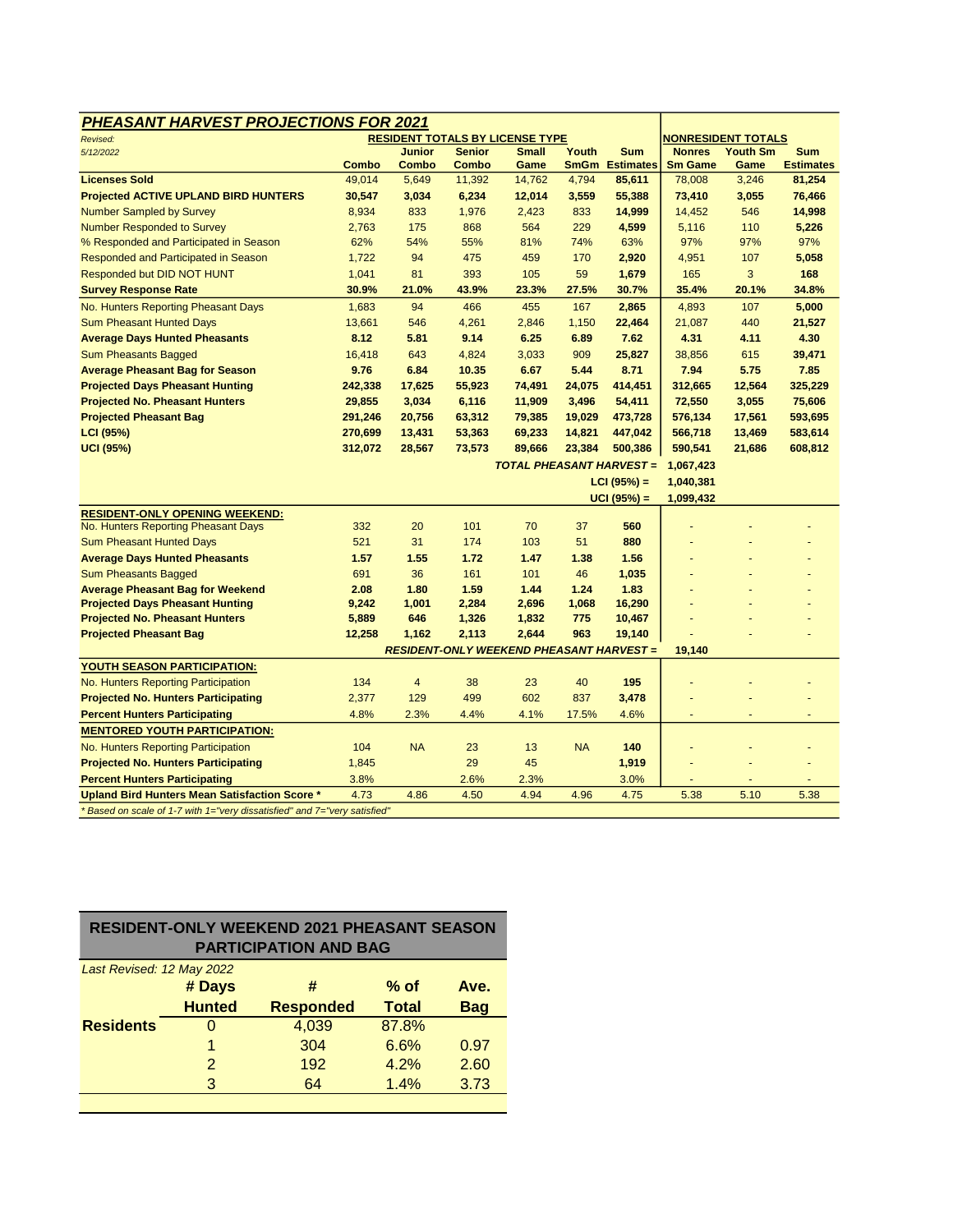|                                            |              | <b>HUNTER DISTRIBUTION</b> |                 | <b>HARVEST DISTRIBUTION</b> |            |                 |                        |
|--------------------------------------------|--------------|----------------------------|-----------------|-----------------------------|------------|-----------------|------------------------|
| <b>COUNTY</b>                              | # Projected  | % of Total                 | # Proj w/ Unk * | # Projected                 | % of Total | # Proj w/ Unk * | <b>Birds/Hunter **</b> |
| Minnehaha                                  | 1,708        | 1.4                        | 1,755           | 8,300                       | 0.8        | 8,505           | 4.9                    |
| Pennington                                 | 376          | 0.3                        | 388             | 1,322                       | 0.1        | 1,368           | 3.5                    |
| <b>Brown</b>                               | 8,091        | 6.5                        | 8,502           | 63,486                      | 6.2        | 66,384          | 7.8                    |
| <b>Beadle</b>                              | 5,659        | 4.6                        | 5,922           | 51,296                      | 5.0        | 53,341          | 9.1                    |
| Codington                                  | 2,085        | 1.7                        | 2,163           | 16,921                      | 1.7        | 17,430          | 8.1                    |
| <b>Brookings</b>                           | 3,128        | 2.5                        | 3,244           | 23,059                      | 2.2        | 23,832          | 7.4                    |
| Yankton                                    | 1,395        | 1.1                        | 1,449           | 8,668                       | 0.8        | 8,964           | 6.2                    |
| <b>Davison</b>                             | 3,480        | 2.8                        | 3,650           | 25,152                      | 2.5        | 26,231          | 7.2                    |
| Lawrence                                   | 45           | 0.0                        | 48              | 316                         | 0.0        | 334             | 7.0                    |
| Aurora                                     | 3,851        | 3.1                        | 4,037           | 37,819                      | 3.7        | 39,413          | 9.8                    |
| Bennett                                    | 852          | 0.7                        | 890             | 3,623                       | 0.4        | 3,782           | 4.3                    |
| <b>Bon Homme</b>                           | 781          | 0.6                        | 810             | 4,194                       | 0.4        | 4,345           | 5.4                    |
| <b>Brule</b>                               | 5,473        | 4.4                        | 5,766           | 44,989                      | 4.4        | 47,160          | 8.2                    |
| <b>Buffalo</b>                             | 534          | 0.4                        | 561             | 4,082                       | 0.4        | 4,272           | 7.6                    |
| <b>Butte</b>                               | 189          | 0.2                        | 200             | 1,525                       | 0.1        | 1,607           | 8.1                    |
| <b>Campbell</b>                            | 1,170        | 0.9                        | 1,231           | 13,011                      | 1.3        | 13,586          | 11.1                   |
| <b>Charles Mix</b>                         | 3,469        | 2.8                        | 3,637           | 27,892                      | 2.7        | 29,112          | 8.0                    |
| <b>Clark</b>                               | 3,044        | 2.4                        | 3,195           | 29,567                      | 2.9        | 30,742          | 9.7                    |
| Clay                                       | 455          | 0.4                        | 471             | 2,843                       | 0.3        | 2,936           | 6.2                    |
| Corson                                     | 640          | 0.5                        | 671             | 5,046                       | 0.5        | 5,245           | 7.9                    |
| Custer                                     | 136          | 0.1                        | 142             | 885                         | 0.1        | 921             | 6.5                    |
| Day                                        | 1,973        | 1.6                        | 2,067           | 10,994                      | 1.1        | 11,469          | 5.6                    |
| Deuel                                      | 610          | 0.5                        | 636             | 4,138                       | 0.4        | 4,304           | 6.8                    |
| Dewey                                      | 1,037        | 0.8                        | 1,093           | 10,856                      | 1.1        | 11,344          | 10.5                   |
| Douglas                                    | 1,148        | 0.9                        | 1,200           | 9,172                       | 0.9        | 9,567           | 8.0                    |
| <b>Edmunds</b>                             | 2,878        | 2.3                        | 3,018           | 21,382                      | 2.1        | 22,328          | 7.4                    |
| <b>Fall River</b>                          | 357          | 0.3                        | 365             | 1,302                       | 0.1        | 1,329           | 3.6                    |
| Faulk                                      | 3,551        | 2.9                        | 3,736           | 34,699                      | 3.4        | 36,342          | 9.8                    |
| Grant                                      | 546          | 0.4                        | 568             | 2,748                       | 0.3        | 2,862           | 5.0                    |
| Gregory                                    | 3,417        | 2.7                        | 3,603           | 30,115                      | 2.9        | 31,639          | 8.8                    |
| Haakon<br>Hamlin                           | 717<br>1,457 | 0.6<br>1.2                 | 743<br>1,502    | 6,187<br>8,316              | 0.6        | 6,408           | 8.6                    |
|                                            | 2,575        | 2.1                        | 2,699           | 20,864                      | 0.8<br>2.0 | 8,548<br>21,810 | 5.7<br>8.1             |
| Hand<br>Hanson                             | 1,555        | 1.3                        | 1,608           | 12,514                      | 1.2        | 12,873          | 8.0                    |
| Harding                                    | 280          | 0.2                        | 293             | 1,795                       | 0.2        | 1,880           | 6.4                    |
| <b>Hughes</b>                              | 3,542        | 2.9                        | 3,703           | 30,640                      | 3.0        | 31,836          | 8.7                    |
| <b>Hutchinson</b>                          | 2,395        | 1.9                        | 2,497           | 19,269                      | 1.9        | 20,028          | 8.0                    |
| Hyde                                       | 875          | 0.7                        | 916             | 5,899                       | 0.6        | 6,159           | 6.7                    |
| Jackson                                    | 330          | 0.3                        | 342             | 1,927                       | 0.2        | 2,007           | 5.8                    |
| Jerauld                                    | 1,542        | 1.2                        | 1,610           | 16,136                      | 1.6        | 16,751          | 10.5                   |
| Jones                                      | 1,401        | 1.1                        | 1,473           | 11,690                      | 1.1        | 12,203          | 8.3                    |
| Kingsbury                                  | 1,983        | 1.6                        | 2,059           | 14,604                      | 1.4        | 15,102          | 7.4                    |
| Lake                                       | 1,445        | 1.2                        | 1,495           | 14,775                      | 1.4        | 15,212          | 10.2                   |
| Lincoln                                    | 1,329        | 1.1                        | 1,364           | 10,505                      | 1.0        | 10,745          | 7.9                    |
| Lyman                                      | 5,613        | 4.5                        | 5,912           | 46,436                      | 4.5        | 48,662          | 8.3                    |
| McCook                                     | 1,954        | 1.6                        | 2,013           | 20,461                      | 2.0        | 20,978          | 10.5                   |
| McPherson                                  | 1,933        | 1.6                        | 2,043           | 12,837                      | 1.3        | 13,516          | 6.6                    |
| Marshall                                   | 1,151        | 0.9                        | 1,209           | 9,127                       | 0.9        | 9,548           | 7.9                    |
| Meade                                      | 243          | 0.2                        | 252             | 1,318                       | 0.1        | 1,365           | 5.4                    |
| Mellette                                   | 344          | 0.3                        | 364             | 3,337                       | 0.3        | 3,524           | 9.7                    |
| Miner                                      | 2,486        | 2.0                        | 2,591           | 18,606                      | 1.8        | 19,352          | 7.5                    |
| Moody                                      | 691          | 0.6                        | 708             | 4,516                       | 0.4        | 4,620           | 6.5                    |
| Perkins                                    | 1,811        | 1.5                        | 1,891           | 15,806                      | 1.5        | 16,400          | 8.7                    |
| Potter                                     | 2,355        | 1.9                        | 2,470           | 22,126                      | 2.2        | 23,092          | 9.4                    |
| Roberts                                    | 1,084        | 0.9                        | 1,129           | 8,154                       | 0.8        | 8,469           | 7.5                    |
| Sanborn                                    | 2,565        | 2.1                        | 2,678           | 25,455                      | 2.5        | 26,445          | 9.9                    |
| Spink                                      | 4,584        | 3.7                        | 4,823           | 43,552                      | 4.2        | 45,527          | 9.5                    |
| Stanley                                    | 1,603        | 1.3                        | 1,668           | 13,776                      | 1.3        | 14,278          | 8.6                    |
| Sully                                      | 2,247        | 1.8                        | 2,342           | 23,434                      | 2.3        | 24,261          | 10.4                   |
| <b>Tripp</b>                               | 5,378        | 4.3                        | 5,666           | 45,971                      | 4.5        | 48,189          | 8.5                    |
| <b>Turner</b>                              | 1,248        | 1.0                        | 1,286           | 7,193                       | 0.7        | 7,383           | 5.8                    |
| <b>Union</b>                               | 535          | 0.4                        | 549             | 2,792                       | 0.3        | 2,861           | 5.2                    |
| Walworth                                   | 2,036        | 1.6                        | 2,147           | 17,522                      | 1.7        | 18,279          | 8.6                    |
| Ziebach                                    | 580          | 0.5                        | 603             | 5,524                       | 0.5        | 5,723           | 9.5                    |
| Oglala Lakota                              | 64           | 0.1                        | 68              | 411                         | 0.0        | 431             | 6.4                    |
| Todd                                       | 265          | 0.2                        | 280             | 2,172                       | 0.2        | 2,263           | 8.2                    |
| Unk/Unreported                             | 5,736        | $\blacksquare$             |                 | 42,368                      |            |                 | 7.4                    |
|                                            |              |                            |                 |                             |            |                 |                        |
| <b>TOTALS:</b><br>Last Revised: 9 May 2022 | 130,017      | 100%                       | 130,017         | 1,067,423                   | 100%       | 1,067,423       | 8.21                   |

## *Total Pheasant Harvest Distribution by County 2021*

Last Revised: 9 May 2022<br>\* Includes unknown county projection values by assuming unknown county values are distributed the same as reported county values. Total values may be different due to rounding.<br>\*\* Calculation uses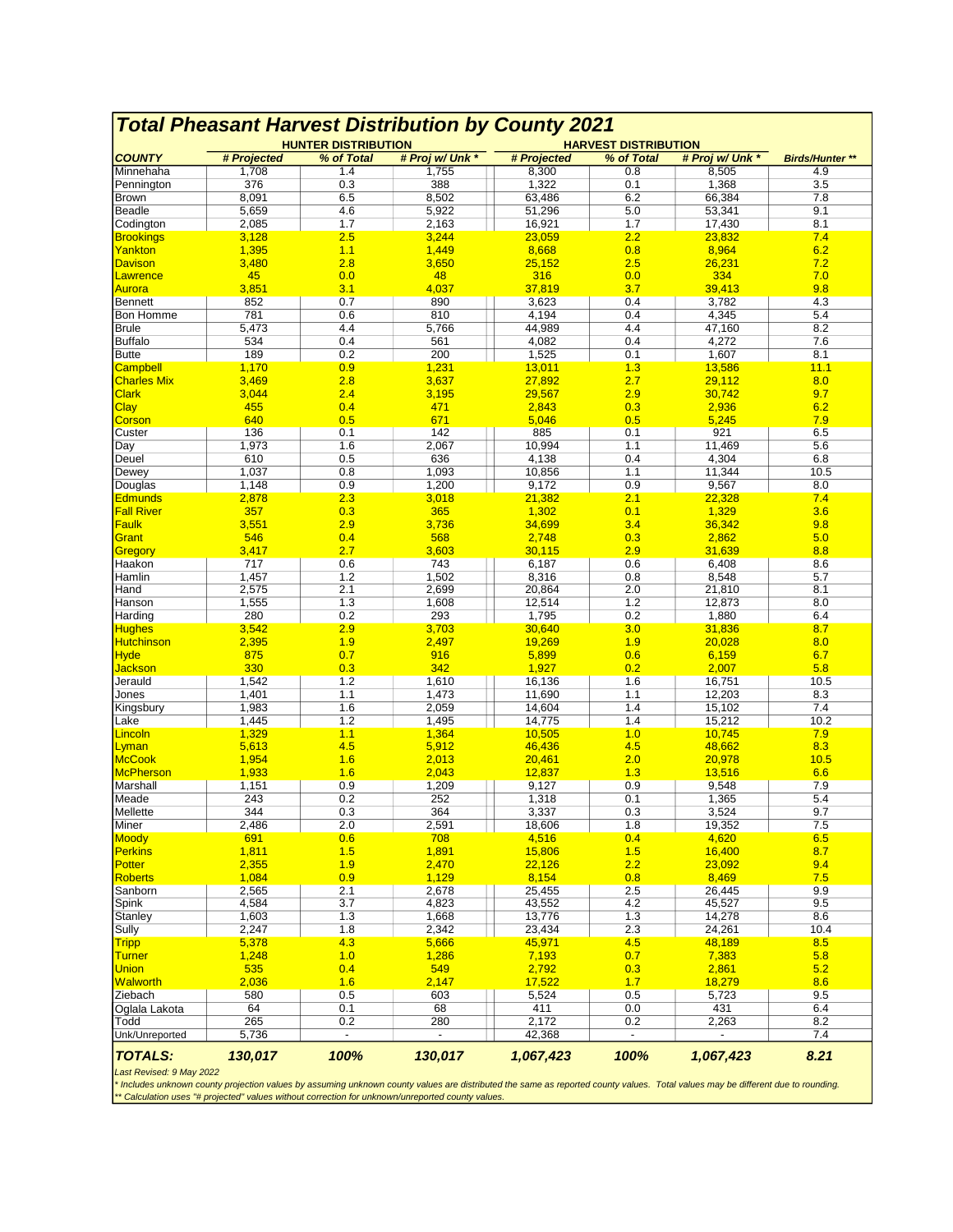| <b>Resident Pheasant Harvest Distribution by County 2021</b><br><b>HUNTER DISTRIBUTION</b><br><b>HARVEST DISTRIBUTION</b> |                |                |            |                          |                |                 |                          |                 |                         |  |
|---------------------------------------------------------------------------------------------------------------------------|----------------|----------------|------------|--------------------------|----------------|-----------------|--------------------------|-----------------|-------------------------|--|
| <b>COUNTY</b>                                                                                                             | # Reported     | # Projected    | % of Total | # Proj w/ Unk *          | # Reported     | # Projected     | % of Total               | # Proj w/ Unk * | <b>Birds/Hunter **</b>  |  |
| Minnehaha                                                                                                                 | 78             | 1,481          | 2.8        | 1,513                    | 400            | 7,337           | 1.6                      | 7,486           | 5.0                     |  |
| Pennington                                                                                                                | 15             | 285            | 0.5        | 291                      | 45             | 825             | 0.2                      | 842             | 2.9                     |  |
| Brown                                                                                                                     | 137            | 2,602          | 4.9        | 2,657                    | 1,179          | 21,626          | 4.7                      | 22,065          | 8.3                     |  |
| Beadle                                                                                                                    | 126            | 2,393          | 4.5        | 2,444                    | 1,373          | 25,184          | 5.4                      | 25,695          | 10.5                    |  |
| Codington                                                                                                                 | 70             | 1,329          | 2.5        | 1,358                    | 688            | 12,620          | 2.7                      | 12,876          | 9.5                     |  |
| <b>Brookings</b>                                                                                                          | 105            | 1,994          | 3.7        | 2,037                    | 825            | 15,132          | 3.3                      | 15,440          | 7.6                     |  |
| Yankton                                                                                                                   | 44             | 836            | 1.6        | 854                      | 302            | 5,539           | 1.2                      | 5,652           | 6.6                     |  |
| <b>Davison</b>                                                                                                            | 67             | 1,272          | 2.4        | 1,300                    | 566            | 10,382          | 2.2                      | 10,593          | 8.2                     |  |
| Lawrence                                                                                                                  | $\overline{0}$ | $\overline{0}$ | 0.0        | $\overline{0}$           | $\overline{0}$ | $\overline{0}$  | 0.0                      | $\overline{0}$  | $\overline{\mathbf{0}}$ |  |
| Aurora                                                                                                                    | 77             | 1,462          | 2.7        | 1,494                    | 890            | 16,325          | 3.5                      | 16,656          | 11.2                    |  |
| <b>Bennett</b>                                                                                                            | 21             | 399<br>494     | 0.7        | 407<br>504               | 77<br>136      | 1,412           | 0.3                      | 1,441           | 3.5                     |  |
| <b>Bon Homme</b><br><b>Brule</b>                                                                                          | 26<br>74       | 1,405          | 0.9<br>2.6 | 1,435                    | 670            | 2,495<br>12,289 | 0.5<br>2.6               | 2,545<br>12,539 | 5.1<br>8.7              |  |
| <b>Buffalo</b>                                                                                                            | 9              | 171            | 0.3        | 175                      | 70             | 1,284           | 0.3                      | 1,310           | 7.5                     |  |
| <b>Butte</b>                                                                                                              | $\sqrt{2}$     | 38             | 0.1        | 39                       | 11             | 202             | 0.0                      | 206             | 5.3                     |  |
| <b>Campbell</b>                                                                                                           | 17             | 323            | 0.6        | 330                      | 269            | 4,934           | 1.1                      | 5,034           | 15.3                    |  |
| <b>Charles Mix</b>                                                                                                        | 68             | 1,291          | 2.4        | 1,319                    | 594            | 10,895          | 2.3                      | 11,117          | 8.4                     |  |
| <b>Clark</b>                                                                                                              | 56             | 1,064          | 2.0        | 1,086                    | 796            | 14,601          | 3.1                      | 14,897          | 13.7                    |  |
| Clay                                                                                                                      | 16             | 304            | 0.6        | 310                      | 105            | 1,926           | 0.4                      | 1,965           | 6.3                     |  |
| Corson                                                                                                                    | 13             | 247            | 0.5        | 252                      | 139            | 2,550           | 0.5                      | 2,601           | 10.3                    |  |
| Custer                                                                                                                    | 4              | 76             | 0.1        | 78                       | 22             | 404             | 0.1                      | 412             | 5.3                     |  |
| Day                                                                                                                       | 41             | 779            | 1.5        | 795                      | 241            | 4,421           | 1.0                      | 4,510           | 5.7                     |  |
| Deuel                                                                                                                     | 17             | 323            | 0.6        | 330                      | 110            | 2,018           | 0.4                      | 2,059           | 6.2                     |  |
| Dewey                                                                                                                     | 14             | 266            | 0.5        | 272                      | 213            | 3,907           | 0.8                      | 3,986           | 14.7                    |  |
| Douglas                                                                                                                   | 27             | 513            | 1.0        | 524                      | 204            | 3,742           | 0.8                      | 3,818           | 7.3                     |  |
| <b>Edmunds</b>                                                                                                            | 56             | 1,064          | 2.0        | 1,086                    | 440            | 8,071           | 1.7                      | 8,235           | 7.6                     |  |
| <b>Fall River</b><br>Faulk                                                                                                | 18<br>54       | 342<br>1,026   | 0.6<br>1.9 | 349                      | 71<br>560      | 1,302<br>10,272 | 0.3<br>2.2               | 1,329           | 3.8<br>10.0             |  |
| Grant                                                                                                                     | 16             | 304            | 0.6        | 1,047<br>310             | 67             | 1,229           | 0.3                      | 10,480<br>1,254 | 4.0                     |  |
| Gregory                                                                                                                   | 43             | 817            | 1.5        | 834                      | 347            | 6,365           | 1.4                      | 6,494           | 7.8                     |  |
| Haakon                                                                                                                    | 25             | 475            | 0.9        | 485                      | 202            | 3,705           | 0.8                      | 3,780           | 7.8                     |  |
| Hamlin                                                                                                                    | 60             | 1,139          | 2.1        | 1,164                    | 364            | 6,677           | 1.4                      | 6,812           | 5.9                     |  |
| Hand                                                                                                                      | 52             | 988            | 1.9        | 1,009                    | 397            | 7,282           | 1.6                      | 7,430           | 7.4                     |  |
| Hanson                                                                                                                    | 58             | 1,102          | 2.1        | 1,125                    | 533            | 9,776           | 2.1                      | 9,975           | 8.9                     |  |
| Harding                                                                                                                   | 6              | 114            | 0.2        | 116                      | 29             | 532             | 0.1                      | 543             | 4.7                     |  |
| <b>Hughes</b>                                                                                                             | 83             | 1,576          | 3.0        | 1,610                    | 857            | 15,719          | 3.4                      | 16,039          | 10.0                    |  |
| <b>Hutchinson</b>                                                                                                         | 64             | 1,215          | 2.3        | 1,241                    | 529            | 9,703           | 2.1                      | 9,900           | 8.0                     |  |
| <b>Hyde</b>                                                                                                               | 19             | 361            | 0.7        | 369                      | 124            | 2,274           | 0.5                      | 2,321           | 6.3                     |  |
| <mark>Jackson</mark>                                                                                                      | 11             | 209            | 0.4        | 213                      | 46             | 844             | 0.2                      | 861             | 4.0                     |  |
| Jerauld                                                                                                                   | 39             | 741            | 1.4        | 757                      | 473            | 8,676           | 1.9                      | 8,852           | 11.7                    |  |
| Jones                                                                                                                     | 22             | 418            | 0.8        | 427                      | 247            | 4,531           | 1.0                      | 4,623           | 10.8                    |  |
| Kingsbury<br>Lake                                                                                                         | 63<br>53       | 1,196<br>1,007 | 2.2<br>1.9 | 1,222<br>1,028           | 510<br>612     | 9,355<br>11,226 | 2.0<br>2.4               | 9,545<br>11,453 | 7.8<br>11.2             |  |
| Lincoln                                                                                                                   | 62             | 1,177          | 2.2        | 1,203                    | 535            | 9,813           | 2.1                      | 10,012          | 8.3                     |  |
| <u>Lyman</u>                                                                                                              | 79             | 1,500          | 2.8        | 1,532                    | 712            | 13,060          | 2.8                      | 13,325          | 8.7                     |  |
| <b>McCook</b>                                                                                                             | 83             | 1,576          | 3.0        | 1,610                    | 972            | 17,829          | 3.8                      | 18,191          | 11.3                    |  |
| <b>McPherson</b>                                                                                                          | 19             | 361            | 0.7        | 369                      | 107            | 1,963           | 0.4                      | 2,002           | 5.4                     |  |
| Marshall                                                                                                                  | 20             | 380            | 0.7        | 388                      | 163            | 2,990           | 0.6                      | 3,051           | 7.9                     |  |
| Meade                                                                                                                     | 8              | 152            | 0.3        | 155                      | 44             | 807             | 0.2                      | 823             | 5.3                     |  |
| Mellette                                                                                                                  | 3              | 57             | 0.1        | 58                       | 13             | 238             | 0.1                      | 243             | 4.2                     |  |
| Miner                                                                                                                     | 68             | 1,291          | 2.4        | 1,319                    | 492            | 9,024           | 1.9                      | 9,208           | 7.0                     |  |
| Moody                                                                                                                     | 34             | 646            | 1.2        | 660                      | 229            | 4,200           | 0.9                      | 4,286           | 6.5                     |  |
| <b>Perkins</b>                                                                                                            | 46             | 874            | 1.6        | 892                      | 473            | 8,676           | 1.9                      | 8,852           | 9.9                     |  |
| <b>Potter</b>                                                                                                             | 46             | 874            | 1.6        | 892                      | 474            | 8,694           | 1.9                      | 8,871           | 10.0                    |  |
| Roberts                                                                                                                   | 30             | 570            | 1.1        | 582                      | 233            | 4,274           | 0.9                      | 4,361           | 7.5                     |  |
| Sanborn                                                                                                                   | 65             | 1,234          | 2.3        | 1,261                    | 717            | 13,151          | 2.8                      | 13,419          | 10.7                    |  |
| Spink                                                                                                                     | 71             | 1,348          | 2.5        | 1,377                    | 827            | 15,169          | 3.3                      | 15,477          | 11.2                    |  |
| Stanley                                                                                                                   | 47<br>61       | 893            | 1.7        | 912                      | 437            | 8,016<br>14,289 | 1.7                      | 8,178           | 9.0<br>12.3             |  |
| Sully                                                                                                                     | 73             | 1,158          | 2.2<br>2.6 | 1,183<br>1,416           | 779<br>685     |                 | 3.1<br>2.7               | 14,579          | 9.1                     |  |
| <b>Tripp</b><br>Turner                                                                                                    | 53             | 1,386<br>1,007 | 1.9        | 1,028                    | 329            | 12,565<br>6,035 | 1.3                      | 12,820<br>6,157 | 6.0                     |  |
| <b>Union</b>                                                                                                              | 25             | 475            | 0.9        | 485                      | <b>135</b>     | 2,476           | 0.5                      | 2,527           | 5.2                     |  |
| <b>Walworth</b>                                                                                                           | 26             | 494            | 0.9        | 504                      | 387            | 7,098           | 1.5                      | 7,243           | 14.4                    |  |
| Ziebach                                                                                                                   | 17             | 323            | 0.6        | 330                      | 179            | 3,283           | 0.7                      | 3,350           | 10.2                    |  |
| Oglala Lakota                                                                                                             | 1              | 19             | 0.0        | 19                       | 6              | 110             | 0.0                      | 112             | 5.8                     |  |
| Todd                                                                                                                      | $\sqrt{2}$     | 38             | 0.1        | 39                       | 52             | 954             | 0.2                      | 973             | 25.1                    |  |
| Unk/Unreported                                                                                                            | 60             | 1,139          | $\sim$     | $\overline{\phantom{a}}$ | 514            | 9,428           | $\overline{\phantom{a}}$ |                 | 8.3                     |  |
| <b>TOTALS:</b>                                                                                                            | 2,865          | 54,411         | 100%       | 54,411                   | 25,827         | 473,728         | 100%                     | 473,728         | 8.71                    |  |
| Last Revised: 9 May 2022                                                                                                  |                |                |            |                          |                |                 |                          |                 |                         |  |
|                                                                                                                           |                |                |            |                          |                |                 |                          |                 |                         |  |

#### *Resident Pheasant Harvest Distribution by County 2021*

\* Includes unknown county projection values by assuming unknown county values are distributed the same as reported county values. Total values may be different due to rounding.<br>\*\* Calculation uses "# projected" values with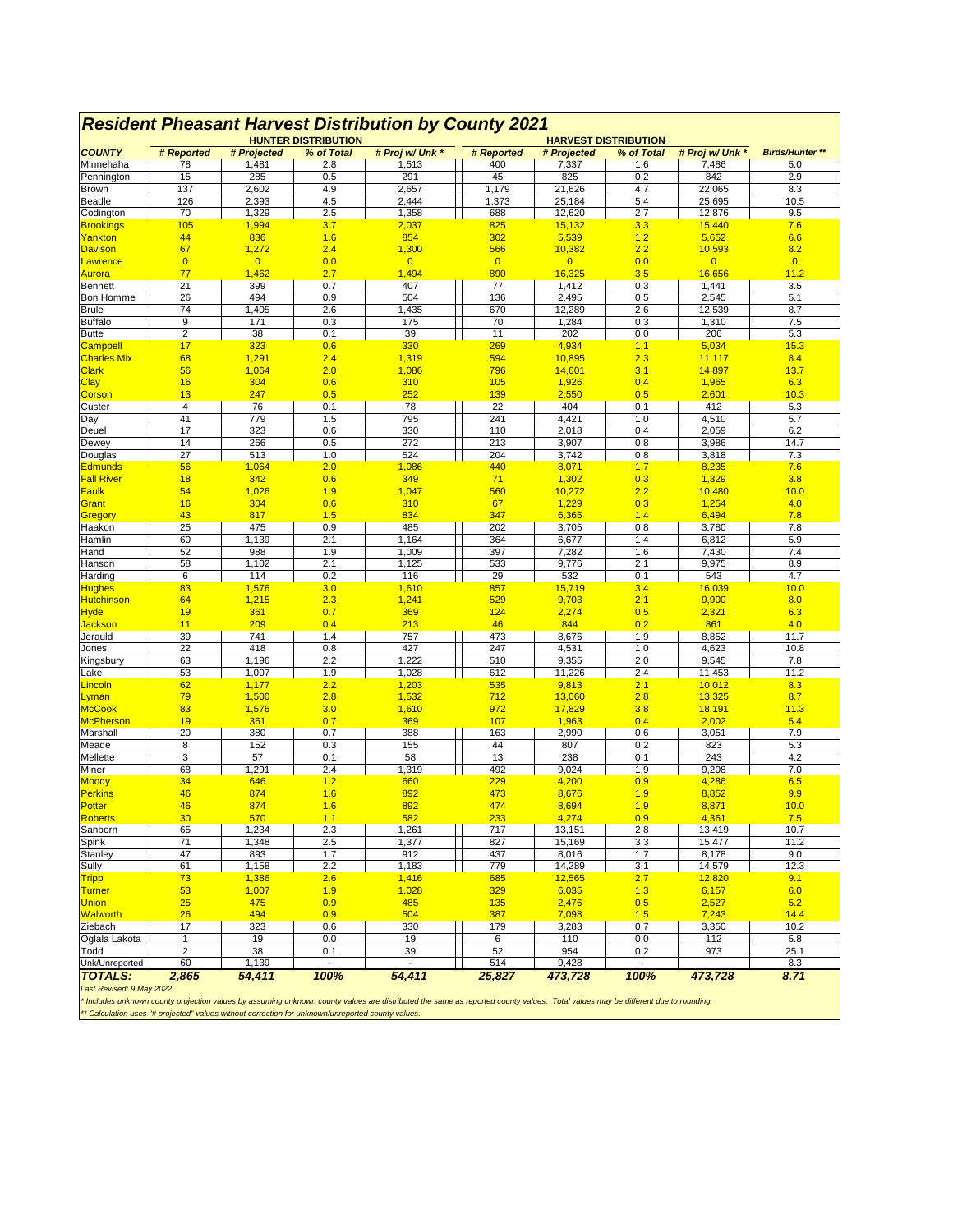|                            |                         |              | <b>HUNTER DISTRIBUTION</b> |                 |                       |                          |            |                          |                        |
|----------------------------|-------------------------|--------------|----------------------------|-----------------|-----------------------|--------------------------|------------|--------------------------|------------------------|
| <b>COUNTY</b>              | # Reported              | # Projected  | % of Total                 | # Proj w/ Unk * | # Reported            | # Projected              | % of Total | # Proj w/ Unk *          | <b>Birds/Hunter **</b> |
| Minnehaha                  | 15                      | 227          | 0.3                        | 242             | 64                    | 963                      | 0.2        | 1,019                    | 4.2                    |
| Pennington                 | 6                       | 91           | 0.1                        | 97              | 33                    | 496                      | 0.1        | 526                      | 5.5                    |
| Brown                      | 363                     | 5,489        | 7.7                        | 5,844           | 2,783                 | 41,860                   | 7.5        | 44,319                   | 7.6                    |
| Beadle                     | 216                     | 3,266        | 4.6                        | 3,478           | 1,736                 | 26,112                   | 4.7        | 27,646                   | 8.0                    |
| Codington                  | 50                      | 756          | 1.1                        | 805             | 286                   | 4,302                    | 0.8        | 4,555                    | 5.7                    |
| <b>Brookings</b>           | 75                      | 1,134        | 1.6                        | 1,208           | 527                   | 7,927                    | 1.4        | 8,392                    | 7.0                    |
| Yankton<br>Davison         | 37<br>146               | 559<br>2,208 | 0.8<br>3.1                 | 596<br>2,351    | 208<br>982            | 3,129<br>14,771          | 0.6<br>2.6 | 3,312<br>15,638          | 5.6<br>6.7             |
| Lawrence                   | $\overline{\mathbf{3}}$ | 45           | 0.1                        | 48              | 21                    | 316                      | 0.1        | 334                      | 7.0                    |
| Aurora                     | 158                     | 2,389        | 3.4                        | 2,544           | 1,429                 | 21,494                   | 3.8        | 22,757                   | 9.0                    |
| <b>Bennett</b>             | 30                      | 454          | 0.6                        | 483             | 147                   | 2,211                    | 0.4        | 2,341                    | 4.9                    |
| Bon Homme                  | 19                      | 287          | 0.4                        | 306             | 113                   | 1,700                    | 0.3        | 1,800                    | 5.9                    |
| <b>Brule</b>               | 269                     | 4,068        | 5.7                        | 4,331           | 2,174                 | 32,700                   | 5.8        | 34,621                   | 8.0                    |
| <b>Buffalo</b>             | 24                      | 363          | 0.5                        | 386             | 186                   | 2,798                    | 0.5        | 2,962                    | 7.7                    |
| <b>Butte</b>               | 10                      | 151          | 0.2                        | 161             | 88                    | 1,324                    | 0.2        | 1,401                    | 8.8                    |
| <b>Campbell</b>            | 56                      | 847          | 1.2                        | 902             | 537                   | 8,077                    | 1.4        | 8,552                    | 9.5                    |
| <b>Charles Mix</b>         | 144                     | 2,177        | 3.1                        | 2,318           | 1,130                 | 16,997                   | 3.0        | 17,995                   | 7.8                    |
| Clark                      | 131                     | 1,981        | 2.8                        | 2,109           | 995                   | 14,966                   | 2.7        | 15,845                   | 7.6                    |
| Clay                       | 10                      | 151          | 0.2                        | 161             | 61                    | 918                      | 0.2        | 971                      | 6.1                    |
| Corson                     | 26                      | 393          | 0.6                        | 419             | 166                   | 2,497                    | 0.4        | 2,644                    | 6.4                    |
| Custer                     | 4                       | 60           | 0.1                        | 64              | 32                    | 481                      | 0.1        | 510                      | 8.0                    |
| Day                        | 79                      | 1,195        | 1.7                        | 1,272           | 437                   | 6,573                    | 1.2        | 6,959                    | 5.5                    |
| Deuel                      | 19                      | 287          | 0.4                        | 306             | 141                   | 2,121                    | 0.4        | 2,245                    | 7.4                    |
| Dewey                      | 51                      | 771          | 1.1                        | 821             | 462                   | 6,949                    | 1.2        | 7,357                    | 9.0                    |
| Douglas                    | 42                      | 635          | 0.9                        | 676             | 361                   | 5,430                    | 1.0        | 5,749                    | 8.5                    |
| <b>Edmunds</b>             | 120                     | 1,815        | 2.6                        | 1,932           | 885<br>$\overline{0}$ | 13,312                   | 2.4        | 14,094                   | 7.3                    |
| <b>Fall River</b><br>Faulk | $\mathbf{1}$<br>167     | 15<br>2,525  | 0.0<br>3.6                 | 16<br>2,689     | 1,624                 | $\overline{0}$<br>24,427 | 0.0<br>4.4 | $\overline{0}$<br>25,862 | 0.0<br>9.7             |
| Grant                      | 16                      | 242          | 0.3                        | 258             | 101                   | 1,519                    | 0.3        | 1,608                    | 6.3                    |
| Gregory                    | 172                     | 2,601        | 3.7                        | 2,769           | 1,579                 | 23,750                   | 4.2        | 25,145                   | 9.1                    |
| Haakon                     | 16                      | 242          | 0.3                        | 258             | 165                   | 2,482                    | 0.4        | 2,628                    | 10.3                   |
| Hamlin                     | 21                      | 318          | 0.4                        | 338             | 109                   | 1,640                    | 0.3        | 1,736                    | 5.2                    |
| Hand                       | 105                     | 1,588        | 2.2                        | 1,691           | 903                   | 13,582                   | 2.4        | 14,380                   | 8.6                    |
| Hanson                     | 30                      | 454          | 0.6                        | 483             | 182                   | 2,738                    | 0.5        | 2,898                    | 6.0                    |
| Harding                    | 11                      | 166          | 0.2                        | 177             | 84                    | 1,263                    | 0.2        | 1,338                    | 7.6                    |
| Hughes                     | <b>130</b>              | 1,966        | 2.8                        | 2,093           | 992                   | 14,921                   | 2.7        | 15,797                   | 7.6                    |
| Hutchinson                 | 78                      | 1,179        | 1.7                        | 1,256           | 636                   | 9,566                    | 1.7        | 10,128                   | 8.1                    |
| Hyde                       | 34                      | 514          | 0.7                        | 547             | 241                   | 3,625                    | 0.6        | 3,838                    | 7.1                    |
| <b>Jackson</b>             | 8                       | 121          | 0.2                        | 129             | 72                    | 1,083                    | 0.2        | 1,147                    | 9.0                    |
| Jerauld                    | 53                      | 801          | 1.1                        | 853             | 496                   | 7,460                    | 1.3        | 7,899                    | 9.3                    |
| Jones                      | 65                      | 983          | 1.4                        | 1,047           | 476                   | 7,160                    | 1.3        | 7,580                    | 7.3                    |
| Kingsbury                  | 52                      | 786          | 1.1                        | 837             | 349                   | 5,249                    | 0.9        | 5,558                    | 6.7                    |
| Lake                       | 29                      | 439          | 0.6                        | 467             | 236                   | 3,550                    | 0.6        | 3,758                    | 8.1                    |
| Lincoln                    | 10                      | 151          | 0.2                        | 161             | 46                    | 692                      | 0.1        | 733                      | 4.6                    |
| Lyman                      | 272<br>25               | 4,113<br>378 | 5.8                        | 4,379<br>403    | 2,219<br>175          | 33,377                   | 6.0        | 35,337<br>2,787          | 8.1<br>7.0             |
| McCook<br><b>McPherson</b> | 104                     | 1,573        | 0.5<br>2.2                 | 1,674           | 723                   | 2,632<br>10,875          | 0.5<br>1.9 | 11,514                   | 6.9                    |
| Marshall                   | 51                      | 771          | 1.1                        | 821             | 408                   | 6,137                    | 1.1        | 6,497                    | 8.0                    |
| Meade                      | 6                       | 91           | 0.1                        | 97              | 34                    | 511                      | 0.1        | 541                      | 5.6                    |
| Mellette                   | 19                      | 287          | 0.4                        | 306             | 206                   | 3,099                    | 0.6        | 3,281                    | 10.8                   |
| Miner                      | 79                      | 1,195        | 1.7                        | 1,272           | 637                   | 9,581                    | 1.7        | 10,144                   | 8.0                    |
| Moody                      | 3                       | 45           | 0.1                        | 48              | 21                    | 316                      | 0.1        | 334                      | 7.0                    |
| Perkins                    | 62                      | 938          | 1.3                        | 998             | 474                   | 7,130                    | 1.3        | 7,548                    | 7.6                    |
| Potter                     | 98                      | 1,482        | 2.1                        | 1,578           | 893                   | 13,432                   | 2.4        | 14,221                   | 9.1                    |
| Roberts                    | 34                      | 514          | 0.7                        | 547             | 258                   | 3,881                    | 0.7        | 4,109                    | 7.5                    |
| Sanborn                    | 88                      | 1,331        | 1.9                        | 1,417           | 818                   | 12,304                   | 2.2        | 13,027                   | 9.2                    |
| Spink                      | 214                     | 3,236        | 4.6                        | 3,445           | 1,887                 | 28,383                   | 5.1        | 30,050                   | 8.8                    |
| Stanley                    | 47                      | 711          | 1.0                        | 757             | 383                   | 5,761                    | 1.0        | 6,099                    | 8.1                    |
| Sully                      | 72                      | 1,089        | 1.5                        | 1,159           | 608                   | 9,145                    | 1.6        | 9,682                    | 8.4                    |
| <b>Tripp</b>               | 264                     | 3,992        | 5.6                        | 4,250           | 2,221                 | 33,407                   | 6.0        | 35,369                   | 8.4                    |
| Turner                     | 16                      | 242          | 0.3                        | 258             | 77                    | 1,158                    | 0.2        | 1,226                    | 4.8                    |
| <b>Union</b>               | $\overline{4}$          | 60           | 0.1                        | 64              | 21                    | 316                      | 0.1        | 334                      | 5.2                    |
| Walworth                   | 102                     | 1,542        | 2.2                        | 1,642           | 693                   | 10,424                   | 1.9        | 11,036                   | 6.8                    |
| Ziebach                    | 17                      | 257          | 0.4                        | 274             | 149                   | 2,241                    | 0.4        | 2,373                    | 8.7                    |
| Oglala Lakota              | 3                       | 45           | 0.1                        | 48              | 20                    | 301                      | 0.1        | 318                      | 6.6                    |
| Todd<br>Unk/Unreported     | 15                      | 227          | 0.3                        | 242             | 81                    | 1,218                    | 0.2        | 1,290                    | 5.4                    |
|                            | 304                     | 4,597        |                            |                 | 2,190                 | 32,940                   |            |                          | 7.2                    |
| <b>TOTALS</b>              | 5,000                   | 75,606       | 100%                       | 75,606          | 39,471                | 593,695                  | 100%       | 593,695                  | 7.85                   |
| Last Revised: 9 May 2022   |                         |              |                            |                 |                       |                          |            |                          |                        |

### *Nonresident Pheasant Harvest Distribution by County 2021*

Last Revised: 9 May 2022<br>\* Includes unknown county projection values by assuming unknown county values are distributed the same as reported county values. Total values may be different due to rounding.<br>\*\* Calculation uses